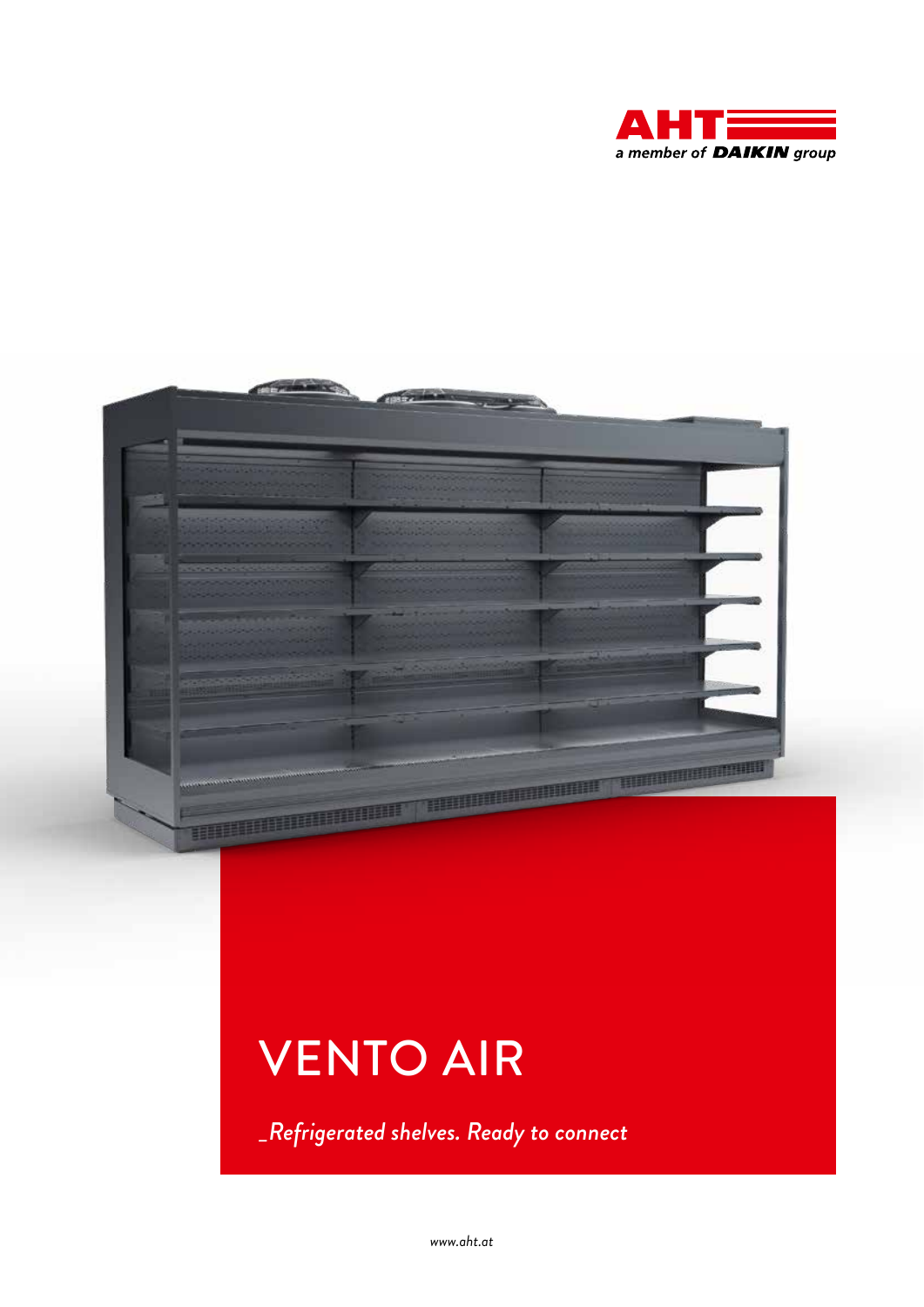# *Fast, flexible and effective*

VENTO AIR are air-cooled refrigerated shelves with integrated air condenser. All components required for operation are already installed in the refrigerated cabinet, allowing universal placement even in the middle of the room. This version allows quick and easy installation in the store, even without closing the store if necessary.



#### *VISUAL MERCHANDISING*

VENTO AIR are a completely flexible and connectable family of refrigerated shelves designed for high product loads. With a wide range of glass door designs, VENTO AIR is ideally suited for optimum product presentation.



### *FLEXIBLE SYSTEM*

The industrially manufactured refrigeration circuits of the VENTO AIR offer the lowest risk of leakage.



# *ENVIRONMENT AND CLIMATE*

VENTO AIR operate with a hermetically sealed cooling system and use the ecologically harmless and natural refrigerant propane (R290). This makes them particularly environmentally friendly.



# *LOW COSTS*

The low investment outlay and operating costs speak for themselves. In addition, the VENTO AIR scores with minimum maintenance costs. The integrated and energy-efficient LED head lighting and optional shelf lighting ensure optimum presentation of your goods.



#### *COMPATIBLE WITH THE ACTIVE MONITORING SYSTEM*

Our Active Monitoring System (AMS) allows us to detect problems before you notice them. As an essential add-on to all AHT products, the AMS makes it much easier for you to manage and monitor the AHT cooling systems in your stores. Our products are also compatible with other systems.

#### *INDIVIDUAL BRANDING*

VENTO refrigerated cabinets can be individually adapted to the store design. A wide range of colours allows the best possible integration.

# *TEMPERATURE RANGES*

| H1 - Chilled vegetables & fruit     | $+1^{\circ}$ C to $+10^{\circ}$ C |
|-------------------------------------|-----------------------------------|
| M2 - Dairy products                 | $-1^{\circ}$ C to +7 $^{\circ}$ C |
| M1 - Dairy products, colder         | $-1^{\circ}$ C to +5 $^{\circ}$ C |
| MO* - Dairy products, special temp. | $-1^{\circ}$ C to +4 $^{\circ}$ C |
| $S1^*$ – Meat & fish                | $-1^{\circ}$ C to +2 $^{\circ}$ C |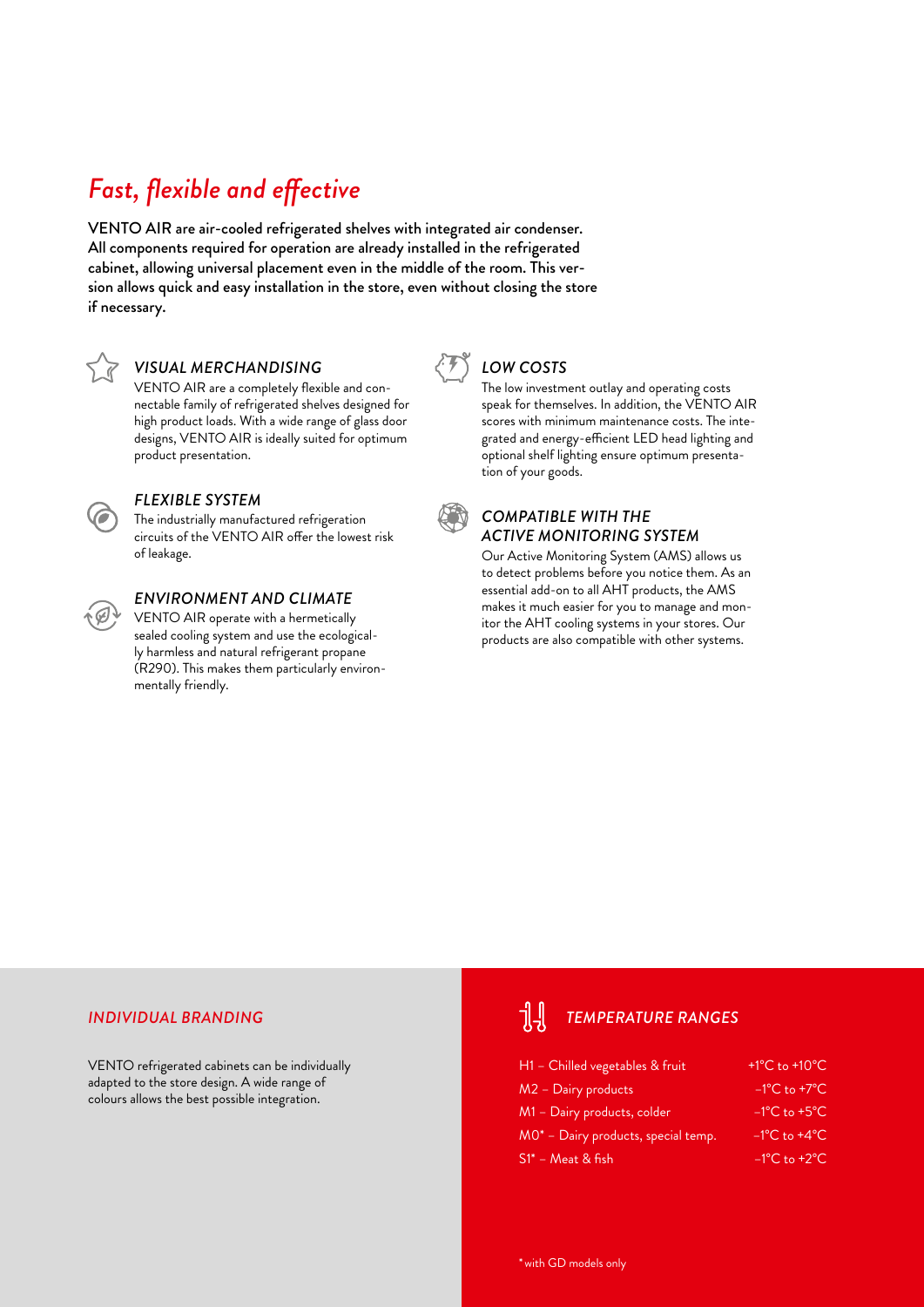# *USPs*

# *ENERGY EFFICIENCY BENCHMARK*

With the VENTO AIR GD ECO, AHT has the most energy-efficient multi-deck refrigeration unit on the market. The single refrigerant circuit, hinged glass doors and optimised seals allow enormous energy savings to be achieved.

### *FLEXIBLE PLACEMENT & INSTALLATION*

The VENTO AIR can be easily connected to an existing Multideck system. Thanks to very easy installation, several shelves can also be added to an existing shelf system in next to no time. No expensive machine room is needed, because all the necessary components are already installed in the Multideck.

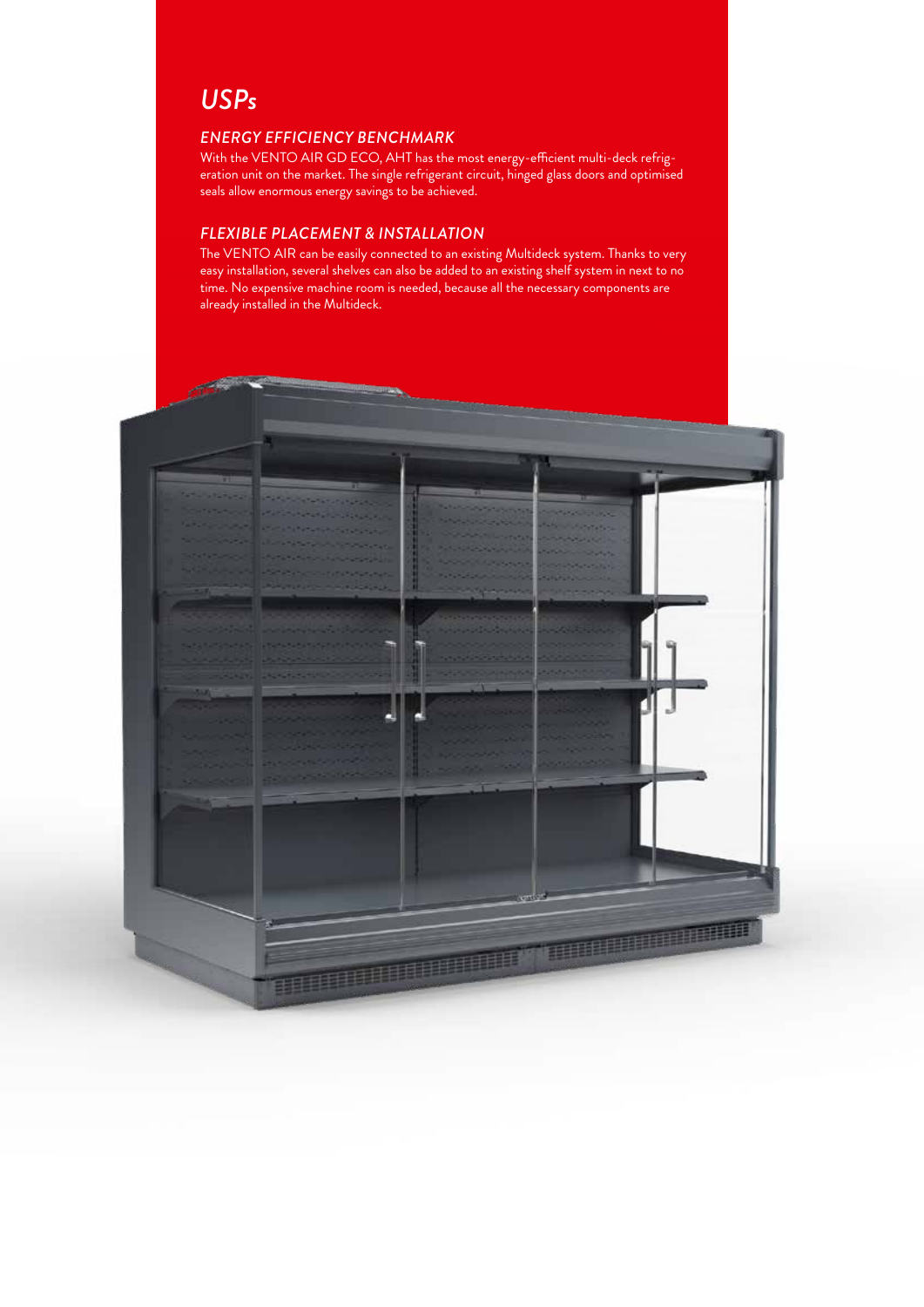# *Versions*



### *VENTO AIR GD ECO*

VENTO AIR GD ECO operates with just one compressor and its optimised seals make it one of the most energy-efficient glass-door refrigerated cabinets on the market – perfect for minimising your  $CO<sub>2</sub>$  footprint.

#### *VENTO AIR GD*

VENTO AIR is also available with hinged doors made of glass or plastic. Sliding glass doors are also available. These add-ons make the VENTO more energy efficient, and thus contribute to cutting your energy costs.

A large selection of glass door versions for individual design can be found in the accessories catalogue.





#### *VENTO AIR*

VENTO AIR comprises a wide range of air-cooled cabinets and is operated with the natural refrigerant R290.

#### *CONFIGURATIONS*



\_ optionally with end cabinet on both sides

\_specific installation, per type on request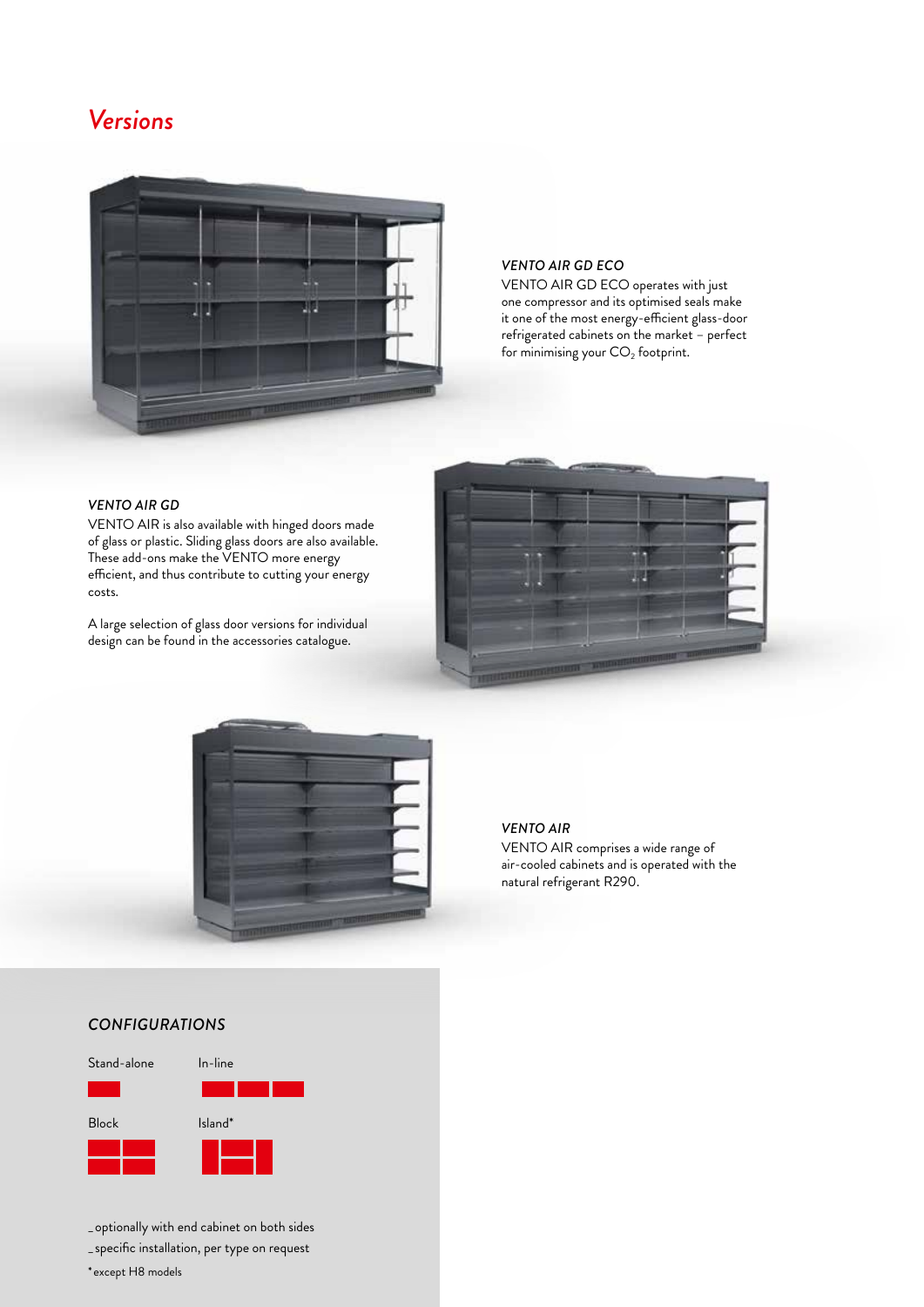